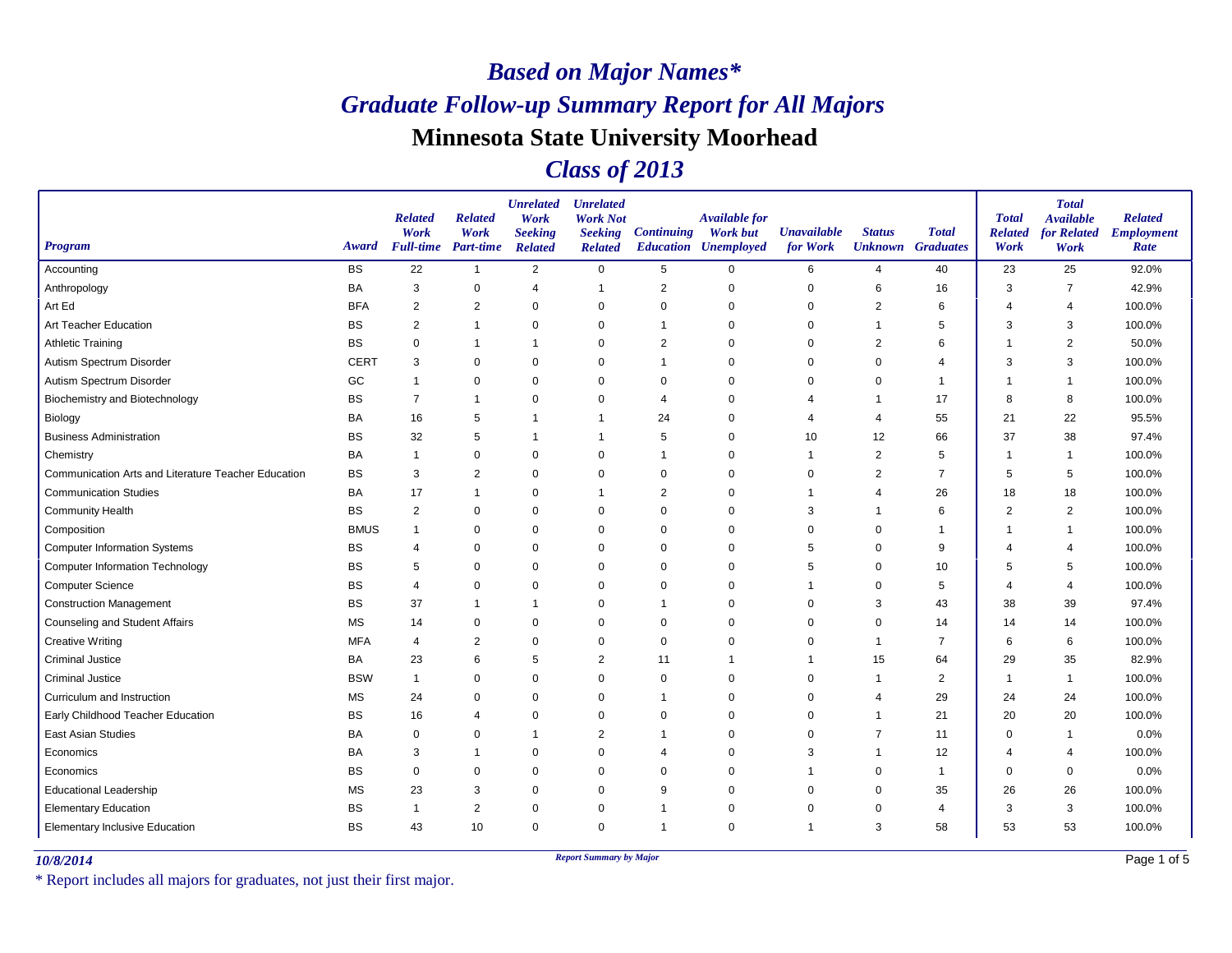### *Class of 2013*

| Program                               | Award       | <b>Related</b><br>Work<br><b>Full-time</b> Part-time | <b>Related</b><br>Work | <b>Unrelated</b><br>Work<br><b>Seeking</b><br><b>Related</b> | <b>Unrelated</b><br><b>Work Not</b><br><b>Seeking</b><br><b>Related</b> | <b>Continuing</b> | <b>Available for</b><br><b>Work but</b><br><b>Education Unemployed</b> | <b>Unavailable</b><br>for Work | <b>Status</b><br><b>Unknown</b> Graduates | <b>Total</b>   | <b>Total</b><br><b>Related</b><br>Work | <b>Total</b><br><b>Available</b><br><b>for Related</b><br>Work | <b>Related</b><br><b>Employment</b><br>Rate |
|---------------------------------------|-------------|------------------------------------------------------|------------------------|--------------------------------------------------------------|-------------------------------------------------------------------------|-------------------|------------------------------------------------------------------------|--------------------------------|-------------------------------------------|----------------|----------------------------------------|----------------------------------------------------------------|---------------------------------------------|
| English                               | BA          | $\overline{7}$                                       | $\mathbf 0$            | 2                                                            | $\mathbf 0$                                                             | 6                 | $\mathbf 0$                                                            | $\mathbf 0$                    | 6                                         | 21             | $\overline{7}$                         | 9                                                              | 77.8%                                       |
| English and Mass Communications       | <b>BA</b>   | 2                                                    | $\overline{1}$         | 1                                                            | -1                                                                      | $\mathbf 1$       | $\mathbf 0$                                                            | 0                              | $\mathbf 1$                               | $\overline{7}$ | 3                                      | $\overline{4}$                                                 | 75.0%                                       |
| <b>Exercise Science</b>               | <b>BS</b>   | 16                                                   | 5                      | $\overline{2}$                                               | $\overline{4}$                                                          | 11                | 0                                                                      |                                | 16                                        | 55             | 21                                     | 23                                                             | 91.3%                                       |
| Film Studies                          | <b>BA</b>   | 5                                                    | 4                      | 1                                                            | $\mathbf 0$                                                             | 3                 | $\mathbf 0$                                                            | $\Omega$                       | 3                                         | 16             | 9                                      | 10                                                             | 90.0%                                       |
| <b>Film Studies</b>                   | <b>BS</b>   | $\Omega$                                             | $\mathbf 0$            | $\mathbf 0$                                                  | $\mathbf 0$                                                             | $\mathbf 0$       | $\Omega$                                                               |                                | 0                                         | $\mathbf{1}$   | $\Omega$                               | 0                                                              | 0.0%                                        |
| Finance                               | <b>BS</b>   | 10                                                   | $\mathbf 0$            | $\mathbf 0$                                                  | $\mathbf 0$                                                             | $\overline{1}$    | $\mathbf 0$                                                            | 9                              | 5                                         | 25             | 10                                     | 10                                                             | 100.0%                                      |
| Geosciences                           | <b>BS</b>   | 3                                                    | $\mathbf 0$            | 1                                                            | $\Omega$                                                                | $\overline{2}$    | $\Omega$                                                               | $\Omega$                       | $\mathbf 0$                               | 6              | 3                                      | $\overline{4}$                                                 | 75.0%                                       |
| Gerontology                           | <b>BA</b>   | $\sqrt{2}$                                           | $\mathbf 0$            | $\mathbf 0$                                                  | $\Omega$                                                                | $\mathbf 0$       | $\Omega$                                                               | $\Omega$                       | $\overline{2}$                            | $\overline{4}$ | $\overline{2}$                         | $\overline{2}$                                                 | 100.0%                                      |
| <b>Graphic Communications</b>         | <b>BS</b>   | 16                                                   | $\overline{1}$         | 0                                                            | 2                                                                       | $\overline{1}$    | $\mathbf 0$                                                            | 5                              | 6                                         | 31             | 17                                     | 17                                                             | 100.0%                                      |
| <b>Health Services Administration</b> | <b>BS</b>   | $\overline{7}$                                       | 0                      | $\mathbf 0$                                                  | $\mathbf 0$                                                             | 2                 | 0                                                                      | 5                              | 2                                         | 16             | 7                                      | $\overline{7}$                                                 | 100.0%                                      |
| <b>Health Teacher Education</b>       | <b>BS</b>   | 6                                                    | $\overline{2}$         | $\mathbf 0$                                                  | $\mathbf 0$                                                             |                   | $\mathbf 0$                                                            | $\Omega$                       | $\overline{2}$                            | 11             | 8                                      | 8                                                              | 100.0%                                      |
| History                               | BA          | $\overline{4}$                                       | $\overline{2}$         | 1                                                            | $\mathbf 0$                                                             | $\overline{2}$    | $\Omega$                                                               | -1                             | $\mathbf 1$                               | 11             | 6                                      | -7                                                             | 85.7%                                       |
| <b>International Business</b>         | <b>BS</b>   | $\Omega$                                             | $\mathbf 0$            | $\mathbf 0$                                                  | $\mathbf 0$                                                             | $\mathbf 0$       | $\mathbf 0$                                                            | $\mathbf 0$                    | 1                                         | $\mathbf{1}$   | $\Omega$                               | $\mathbf 0$                                                    | 0.0%                                        |
| <b>International Studies</b>          | <b>BS</b>   | $\overline{2}$                                       | 0                      | $\mathbf 0$                                                  |                                                                         | $\mathbf{1}$      | $\mathbf 0$                                                            | $\overline{2}$                 | -1                                        | $\overline{7}$ | $\overline{2}$                         | $\overline{2}$                                                 | 100.0%                                      |
| Koda'ly                               | GC          | $\overline{4}$                                       | $\mathbf{1}$           | $\mathbf 0$                                                  | $\Omega$                                                                | $\mathbf 0$       | $\Omega$                                                               | $\Omega$                       | -1                                        | 6              | 5                                      | 5                                                              | 100.0%                                      |
| <b>Legal Studies</b>                  | <b>BA</b>   | 2                                                    | $\mathbf 0$            | 1                                                            | $\mathbf 0$                                                             | -1                | $\Omega$                                                               | $\mathbf 0$                    | -1                                        | 5              | $\overline{2}$                         | 3                                                              | 66.7%                                       |
| <b>Liberal Arts</b>                   | AA          | 3                                                    | $\mathbf 0$            | $\mathbf 0$                                                  | 2                                                                       | 8                 | $\mathbf 0$                                                            | 0                              | 3                                         | 16             | 3                                      | 3                                                              | 100.0%                                      |
| <b>Liberal Arts</b>                   | <b>MLA</b>  |                                                      | $\mathbf 0$            | $\mathbf 0$                                                  | $\mathbf 0$                                                             | $\mathbf 0$       | $\Omega$                                                               | $\Omega$                       | $\mathbf 0$                               | 1              | -1                                     | $\overline{1}$                                                 | 100.0%                                      |
| Life Science Education                | <b>BS</b>   | 3                                                    | $\overline{2}$         | 0                                                            | 0                                                                       | 0                 | $\mathbf 0$                                                            | 0                              | 0                                         | 5              | 5                                      | 5                                                              | 100.0%                                      |
| Marketing                             | <b>BS</b>   | $\Omega$                                             | $\mathbf 0$            | $\mathbf 0$                                                  | $\mathbf 0$                                                             | $\mathbf 0$       | $\mathbf 0$                                                            | $\mathbf 0$                    | 1                                         | $\overline{1}$ | $\Omega$                               | $\mathbf 0$                                                    | 0.0%                                        |
| <b>Mass Communications</b>            | BA          | -1                                                   | $\mathbf 0$            | $\mathbf 0$                                                  | $\mathbf 0$                                                             | $\mathbf 0$       | $\Omega$                                                               | $\Omega$                       | $\mathbf 0$                               | $\mathbf{1}$   | 1                                      | $\overline{1}$                                                 | 100.0%                                      |
| Mass Communications                   | <b>BS</b>   | 35                                                   | 8                      | 3                                                            | 5                                                                       | $\mathbf{1}$      | $\Omega$                                                               | 7                              | $\overline{7}$                            | 66             | 43                                     | 46                                                             | 93.5%                                       |
| Mathematics                           | <b>BA</b>   | $\mathbf 1$                                          | $\mathbf 0$            | $\mathbf 0$                                                  | $\mathbf 0$                                                             | $\mathbf 0$       | $\mathbf 0$                                                            | $\mathbf 0$                    | $\mathbf 0$                               | $\mathbf{1}$   | -1                                     | $\overline{1}$                                                 | 100.0%                                      |
| Mathematics                           | <b>BS</b>   | $\overline{2}$                                       | 0                      | 0                                                            | $\overline{2}$                                                          | 2                 | 0                                                                      | $\overline{2}$                 | 1                                         | 9              | $\overline{2}$                         | $\overline{2}$                                                 | 100.0%                                      |
| <b>Mathematics Teacher Education</b>  | <b>BS</b>   | $\overline{4}$                                       | $\mathbf 0$            | $\mathbf 0$                                                  |                                                                         | $\overline{2}$    | $\mathbf 0$                                                            | $\overline{2}$                 | 0                                         | 9              | Δ                                      | $\overline{4}$                                                 | 100.0%                                      |
| Medical Laboratory Science            | <b>BS</b>   | -1                                                   | $\overline{1}$         | $\mathbf 0$                                                  | $\mathbf 0$                                                             | 0                 | $\Omega$                                                               | 0                              | $\mathbf 0$                               | $\overline{2}$ | $\overline{2}$                         | 2                                                              | 100.0%                                      |
| Music                                 | BA          | $\overline{1}$                                       | $\mathbf 0$            | $\mathbf 0$                                                  | $\Omega$                                                                | $\mathbf{1}$      | $\Omega$                                                               | $\mathbf 0$                    | $\Omega$                                  | $\overline{2}$ | -1                                     | $\overline{1}$                                                 | 100.0%                                      |
| Music Industry                        | BA          | -1                                                   | $\mathbf 0$            | $\mathbf 0$                                                  | $\Omega$                                                                | $\mathbf 0$       | $\Omega$                                                               | $\Omega$                       | $\Omega$                                  | $\mathbf{1}$   | -1                                     | $\overline{1}$                                                 | 100.0%                                      |
| Music Industry                        | <b>BMUS</b> | $\mathbf{1}$                                         | 3                      | $\mathbf 0$                                                  |                                                                         |                   | $\mathbf 0$                                                            |                                | 4                                         | 11             | 4                                      | $\overline{4}$                                                 | 100.0%                                      |
| <b>Music Teacher Education</b>        | <b>BS</b>   | $\overline{2}$                                       | $\mathbf 0$            | $\mathbf 0$                                                  | 0                                                                       | 3                 | $\mathbf 0$                                                            | $\mathbf 0$                    | $\mathbf 0$                               | 5              | $\overline{2}$                         | $\overline{c}$                                                 | 100.0%                                      |
| Nursing                               | <b>BSN</b>  | 42                                                   | $\overline{7}$         | $\mathbf 0$                                                  | $\mathbf{1}$                                                            | $\overline{4}$    | 0                                                                      | 1                              | 14                                        | 69             | 49                                     | 49                                                             | 100.0%                                      |

*10/8/2014 Report Summary by Major*

\* Report includes all majors for graduates, not just their first major.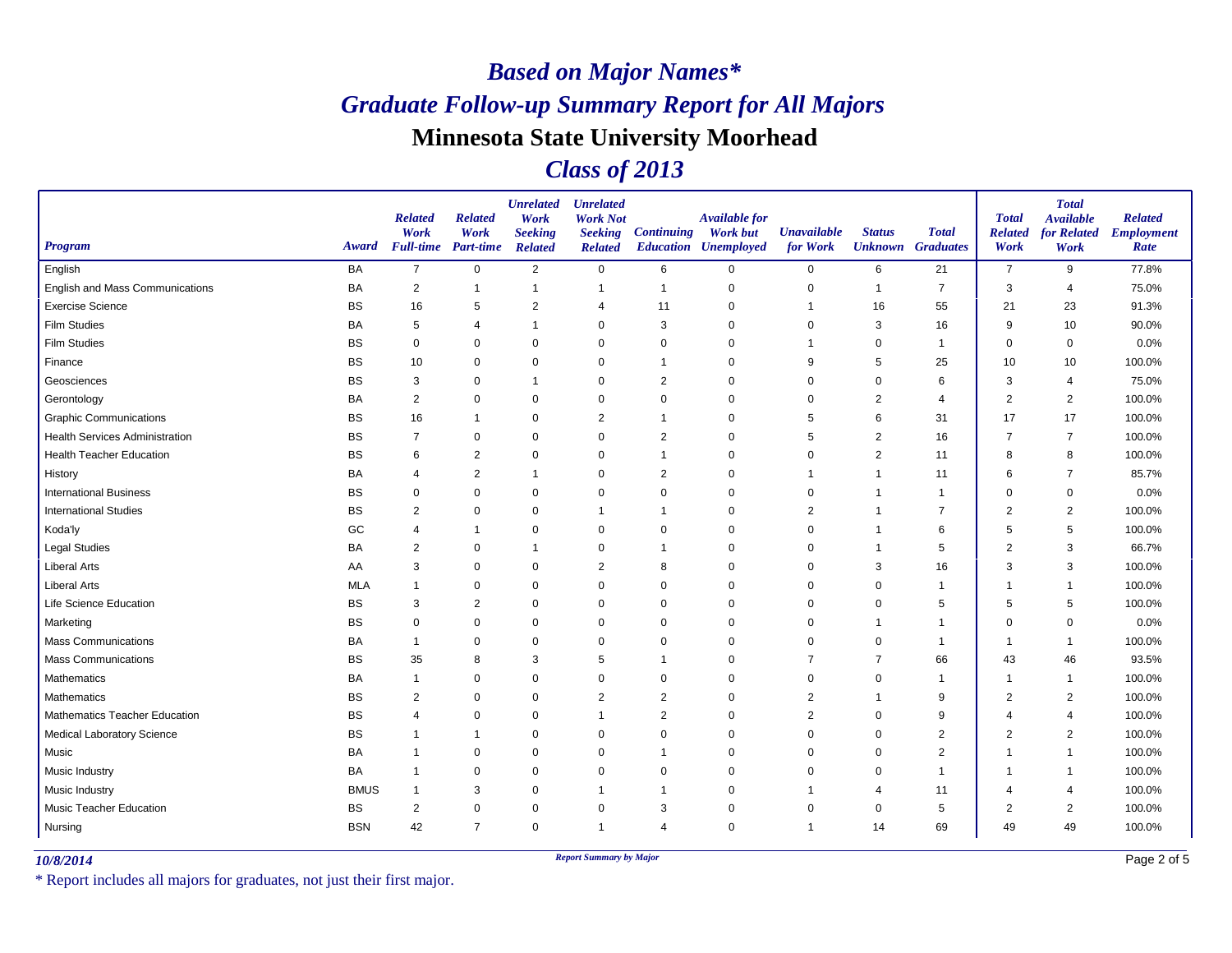### *Class of 2013*

| Program                                           | Award       | <b>Related</b><br>Work<br><b>Full-time</b> Part-time | <b>Related</b><br>Work | <b>Unrelated</b><br>Work<br><b>Seeking</b><br><b>Related</b> | <b>Unrelated</b><br><b>Work Not</b><br><b>Seeking</b><br><b>Related</b> | <b>Continuing</b> | <b>Available for</b><br><b>Work but</b><br><b>Education Unemployed</b> | <b>Unavailable</b><br>for Work | <b>Status</b>  | <b>Total</b><br><b>Unknown</b> Graduates | <b>Total</b><br><b>Related</b><br>Work | <b>Total</b><br><b>Available</b><br>for Related<br>Work | <b>Related</b><br><b>Employment</b><br>Rate |
|---------------------------------------------------|-------------|------------------------------------------------------|------------------------|--------------------------------------------------------------|-------------------------------------------------------------------------|-------------------|------------------------------------------------------------------------|--------------------------------|----------------|------------------------------------------|----------------------------------------|---------------------------------------------------------|---------------------------------------------|
| Nursing                                           | <b>MS</b>   | $\overline{4}$                                       | $\mathbf 0$            | $\mathbf 0$                                                  | $\mathbf 0$                                                             | $\mathbf 0$       | 0                                                                      | $\overline{2}$                 | $\mathbf{1}$   | $\overline{7}$                           | $\overline{4}$                         | 4                                                       | 100.0%                                      |
| <b>Nursing Practice</b>                           | <b>DNP</b>  | -1                                                   | 0                      | 0                                                            | 0                                                                       | 0                 | $\Omega$                                                               | 0                              | 0              | $\mathbf 1$                              | $\overline{\phantom{a}}$               | -1                                                      | 100.0%                                      |
| <b>Operations Management</b>                      | <b>BS</b>   | 17                                                   | $\pmb{0}$              | $\mathbf 0$                                                  | $\mathbf 0$                                                             | 4                 | $\Omega$                                                               | 0                              | 4              | 25                                       | 17                                     | 17                                                      | 100.0%                                      |
| Paralegal                                         | <b>BS</b>   | 11                                                   | 0                      | $\mathbf 0$                                                  | $\mathbf 1$                                                             | 2                 |                                                                        | 0                              | -1             | 16                                       | 11                                     | 12                                                      | 91.7%                                       |
| Philosophy                                        | BA          | 2                                                    | $\mathbf 0$            | $\mathbf 0$                                                  | $\mathbf 0$                                                             | 1                 | $\Omega$                                                               | 0                              | $\overline{1}$ | $\overline{4}$                           | $\overline{2}$                         | $\overline{2}$                                          | 100.0%                                      |
| <b>Physical Education</b>                         | <b>BS</b>   | 10                                                   | $\overline{4}$         | $\mathbf 0$                                                  | $\mathbf 0$                                                             | 1                 | $\Omega$                                                               | 0                              | 3              | 18                                       | 14                                     | 14                                                      | 100.0%                                      |
| Physical Education (non-teaching)                 | <b>BA</b>   | 0                                                    | 0                      | $\mathbf 0$                                                  | 0                                                                       | 0                 | $\Omega$                                                               | 0                              | -1             | 1                                        | $\Omega$                               | 0                                                       | 0.0%                                        |
| Physics                                           | BS          | $\overline{2}$                                       | $\overline{2}$         | $\mathbf 0$                                                  | $\mathbf 0$                                                             | 3                 | $\Omega$                                                               | $\overline{2}$                 | $\mathbf 0$    | 9                                        | 4                                      | 4                                                       | 100.0%                                      |
| <b>Political Science</b>                          | <b>BA</b>   | 5                                                    | $\mathbf 1$            | $\mathbf 0$                                                  | 3                                                                       | 6                 | $\Omega$                                                               | 0                              | 0              | 15                                       | 6                                      | 6                                                       | 100.0%                                      |
| Psychology                                        | BA          | 20                                                   | $\overline{4}$         | $\overline{2}$                                               | 3                                                                       | 11                | $\Omega$                                                               | 1                              | 13             | 54                                       | 24                                     | 26                                                      | 92.3%                                       |
| Public, Human Services, and Health Administration | <b>MS</b>   | 3                                                    | 0                      | $\mathbf 0$                                                  | $\mathbf 0$                                                             | 0                 | $\Omega$                                                               | 0                              | 0              | 3                                        | 3                                      | 3                                                       | 100.0%                                      |
| Publishing                                        | <b>CERT</b> | 1                                                    | $\mathbf 0$            | $\mathbf 0$                                                  | $\mathbf 0$                                                             | 3                 | $\mathbf 0$                                                            | 0                              | $\mathbf 0$    | 4                                        |                                        | 1                                                       | 100.0%                                      |
| Publishing                                        | GC          | 2                                                    | $\mathbf{1}$           | $\mathbf 0$                                                  | $\mathbf 0$                                                             | $\mathbf 0$       | $\Omega$                                                               | $\mathbf 0$                    | $\mathbf 0$    | 3                                        | 3                                      | 3                                                       | 100.0%                                      |
| School Psychology                                 | <b>MS</b>   | 8                                                    | $\pmb{0}$              | $\mathbf 0$                                                  | 0                                                                       | 11                | $\Omega$                                                               | 0                              | 0              | 19                                       | 8                                      | 8                                                       | 100.0%                                      |
| School Psychology                                 | <b>SPEC</b> | $\overline{c}$                                       | $\mathbf 0$            | $\mathbf 0$                                                  | $\overline{0}$                                                          | $\overline{4}$    | $\Omega$                                                               | 1                              | $\mathbf 0$    | $\overline{7}$                           | $\overline{2}$                         | $\overline{2}$                                          | 100.0%                                      |
| Social Studies Teacher Education                  | <b>BS</b>   | 9                                                    | $\mathbf{1}$           | $\mathbf 0$                                                  | 0                                                                       | 4                 | $\Omega$                                                               | 1                              | $\overline{2}$ | 17                                       | 10                                     | 10                                                      | 100.0%                                      |
| Social Work                                       | <b>BSW</b>  | 48                                                   | 5                      | $\overline{1}$                                               | $\mathbf 0$                                                             | 3                 | $\Omega$                                                               | 0                              | 12             | 69                                       | 53                                     | 54                                                      | 98.1%                                       |
| Sociology                                         | BA          | 6                                                    | $\mathbf 1$            | $\overline{1}$                                               | $\mathbf 0$                                                             | $\overline{7}$    | $\Omega$                                                               | $\Omega$                       | 11             | 26                                       | 7                                      | 8                                                       | 87.5%                                       |
| Spanish                                           | BA          | 3                                                    | $\mathbf 1$            | $\mathbf 0$                                                  | $\mathbf 1$                                                             | $\overline{c}$    | $\Omega$                                                               | 1                              | -1             | 9                                        | 4                                      | $\overline{4}$                                          | 100.0%                                      |
| Spanish Teacher Education                         | <b>BS</b>   | $\pmb{0}$                                            | $\pmb{0}$              | $\mathbf 0$                                                  | $\mathbf 0$                                                             | 1                 | $\Omega$                                                               | $\mathbf 0$                    | $\mathbf 0$    | $\mathbf 1$                              | $\Omega$                               | $\mathbf 0$                                             | 0.0%                                        |
| <b>Special Education</b>                          | <b>BS</b>   | 17                                                   | $\pmb{0}$              | $\mathbf 0$                                                  | $\mathbf 0$                                                             | $\overline{2}$    | $\Omega$                                                               | 1                              | 3              | 23                                       | 17                                     | 17                                                      | 100.0%                                      |
| Special Education                                 | <b>MS</b>   | 8                                                    | $\mathbf 0$            | $\mathbf 0$                                                  | $\mathbf 0$                                                             | 1                 | $\Omega$                                                               | 0                              | $\mathbf 1$    | 10                                       | 8                                      | 8                                                       | 100.0%                                      |
| Speech-Language Pathology                         | <b>MS</b>   | 20                                                   | $\mathbf 1$            | $\mathbf 0$                                                  | $\mathbf 0$                                                             | 0                 | $\Omega$                                                               | 0                              | 0              | 21                                       | 21                                     | 21                                                      | 100.0%                                      |
| Speech-Language-Hearing Sciences                  | <b>BS</b>   | 6                                                    | $\overline{2}$         | $\overline{1}$                                               | 0                                                                       | 28                | 0                                                                      | 1                              | 5              | 43                                       | 8                                      | 9                                                       | 88.9%                                       |
| Studio Art                                        | BA          | 10                                                   | $\overline{2}$         | $\overline{1}$                                               | 8                                                                       | 5                 | $\overline{2}$                                                         | $\Omega$                       | 6              | 34                                       | 12                                     | 15                                                      | 80.0%                                       |
| Studio Art                                        | <b>BFA</b>  | 13                                                   | 6                      | $\overline{1}$                                               | $\mathbf 1$                                                             | $\overline{2}$    | $\Omega$                                                               | 0                              | $\overline{c}$ | 25                                       | 19                                     | 20                                                      | 95.0%                                       |
| Sustainability                                    | <b>BS</b>   | -1                                                   | $\pmb{0}$              | $\mathbf 0$                                                  | $\mathbf 0$                                                             | 0                 | $\Omega$                                                               | 0                              | $\mathbf 1$    | 2                                        | -1                                     | -1                                                      | 100.0%                                      |
| Teaching English as a Second Language             | <b>BS</b>   | $\overline{2}$                                       | $\pmb{0}$              | $\pmb{0}$                                                    | $\mathbf 0$                                                             | 1                 | $\Omega$                                                               | 0                              | 0              | 3                                        | $\overline{2}$                         | $\overline{2}$                                          | 100.0%                                      |
| Teaching English as a Second Language             | GC          | 5                                                    | $\overline{2}$         | $\mathbf 0$                                                  | $\mathbf 0$                                                             |                   | $\Omega$                                                               | 0                              | 0              | 8                                        | $\overline{7}$                         | $\overline{7}$                                          | 100.0%                                      |
| <b>Theater Arts</b>                               | <b>BA</b>   | $\overline{7}$                                       | 3                      | 3                                                            | $\overline{1}$                                                          | 1                 | $\Omega$                                                               | 0                              | $\overline{1}$ | 16                                       | 10                                     | 13                                                      | 76.9%                                       |
| <b>University Studies</b>                         | <b>BS</b>   | $\overline{7}$                                       | $\overline{1}$         | $\mathbf 0$                                                  | $\mathbf 0$                                                             | 1                 | $\Omega$                                                               | $\overline{2}$                 | 5              | 16                                       | 8                                      | 8                                                       | 100.0%                                      |

*10/8/2014 Report Summary by Major*

\* Report includes all majors for graduates, not just their first major.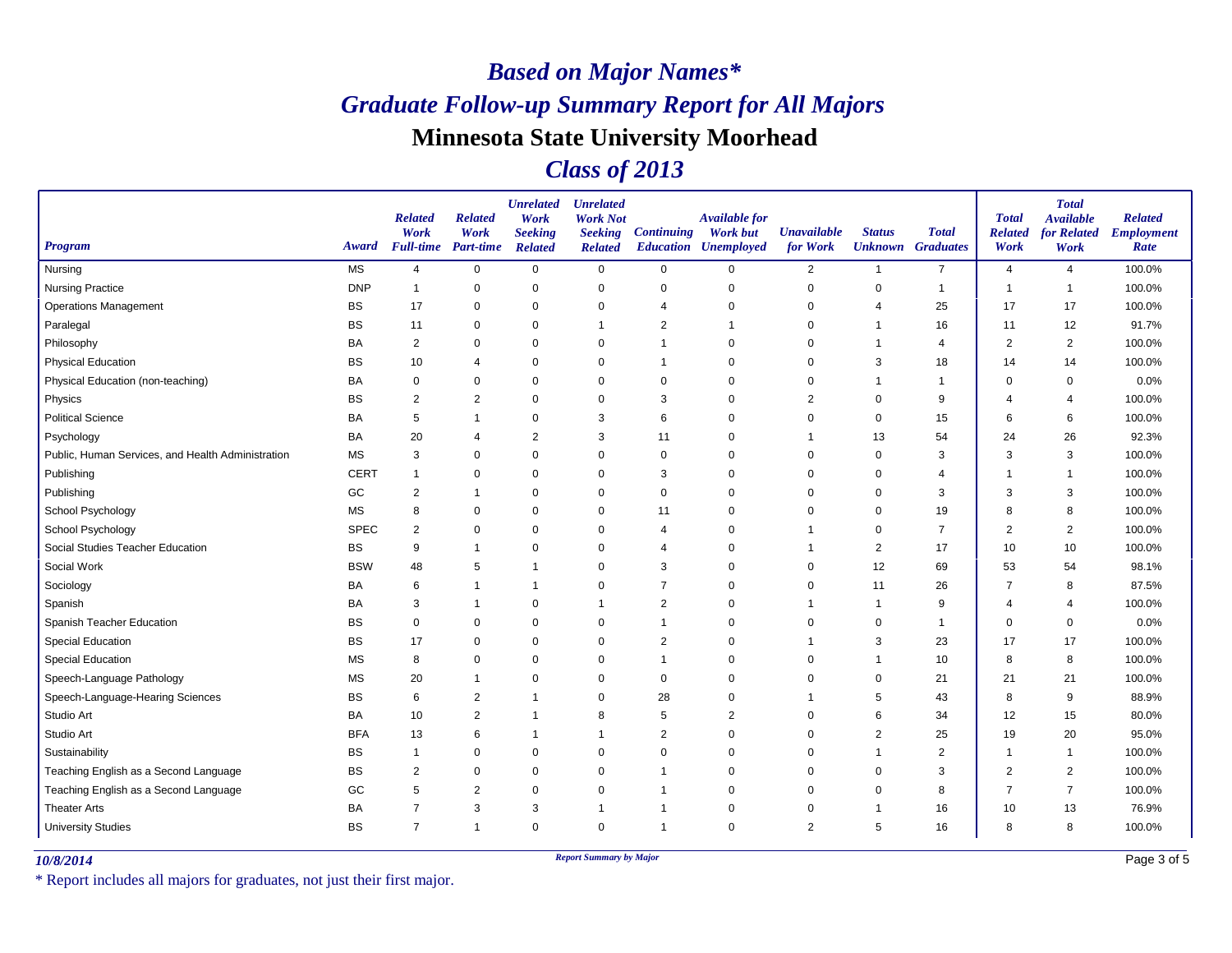### *Class of 2013*

| Program                    | <b>Award</b> | <b>Related</b><br>Work<br><b>Full-time</b> | <b>Related</b><br>Work<br><b>Part-time</b> | Unrelated<br>Work<br><b>Seeking</b><br><b>Related</b> | <b>Unrelated</b><br><b>Work Not</b><br><b>Seeking</b><br><b>Related</b> | <i><b>Continuing</b></i> | <b>Available for</b><br><b>Work but</b><br><b>Education Unemployed</b> | <b>Unavailable</b><br>for Work | <b>Status</b><br><b>Unknown</b> | <b>Total</b><br><b>Graduates</b> | <b>Total</b><br><b>Related</b><br>Work | <b>Total</b><br><b>Available</b><br>for Related<br>Work | <b>Related</b><br><b>Employment</b><br>Rate |
|----------------------------|--------------|--------------------------------------------|--------------------------------------------|-------------------------------------------------------|-------------------------------------------------------------------------|--------------------------|------------------------------------------------------------------------|--------------------------------|---------------------------------|----------------------------------|----------------------------------------|---------------------------------------------------------|---------------------------------------------|
| Women and Science          | <b>CERT</b>  |                                            |                                            |                                                       |                                                                         |                          | 0                                                                      |                                | 0                               |                                  |                                        |                                                         | 0.0%                                        |
| Women's and Gender Studies | BA           |                                            |                                            |                                                       |                                                                         |                          | 0                                                                      | 0                              |                                 |                                  |                                        |                                                         | 100.0%                                      |
| Total:                     |              | 749                                        | 122                                        | 38                                                    | 46                                                                      | 240                      |                                                                        | 95                             | 230                             | 1524                             | 871                                    | 913                                                     | 95.4%                                       |
| <b>Percent:</b>            |              | 49.1%                                      | 8.0%                                       | 2.5%                                                  | 3.0%                                                                    | 15.7%                    | 0.3%                                                                   | 6.2%                           | 15.1%                           | 100.0%                           | 57.2%                                  | 59.9%                                                   |                                             |